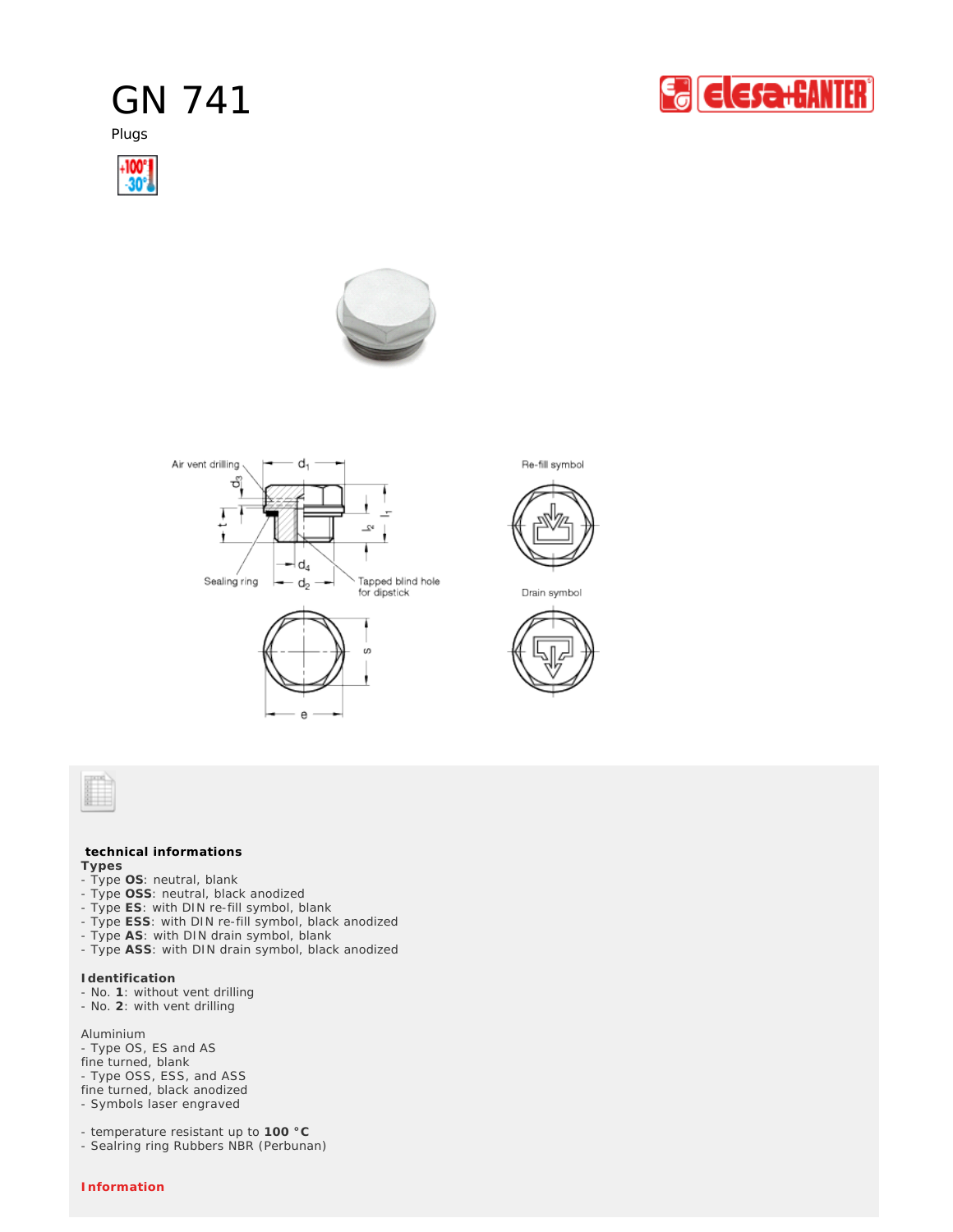Threaded plugs GN 741 are fitted with outside diameter d1 to suit screw holes with BSP threads to DIN 3852.

The sealing ring is bedded into a undercut groove which prevents it from dropping out and at the same time stops it from being extruded when tightening the cap.



## *On request*

with dipstick

| <b>Standard Elements</b> | Main dimensions |                |                |                |                |                |   |             |             | Weight         |
|--------------------------|-----------------|----------------|----------------|----------------|----------------|----------------|---|-------------|-------------|----------------|
| Description              | $d_1$           | d <sub>2</sub> | $d_3$          | $d_4$          | $\mathsf{I}_1$ | I <sub>2</sub> | t | $\mathsf S$ | $e \approx$ | $\mathsf{g}$   |
| GN 741-19-M14x1.5-OS-*   | 19              | M14x1.5        | $\overline{2}$ | M <sub>5</sub> | 15.5           | 8              | 8 | 15          | 17.3        | $\overline{7}$ |
| GN 741-19-M14x1.5-OSS -* | 19              | M14x1.5        | 2              | M <sub>5</sub> | 15.5           | 8              | 8 | 15          | 17.3        | $\overline{7}$ |
| GN 741-19-M14x1.5-ES-*   | 19              | M14x1.5        | 2              | M <sub>5</sub> | 15.5           | 8              | 8 | 15          | 17.3        | $\overline{7}$ |
| GN 741-19-M14x1.5-ESS-*  | 19              | M14x1.5        | 2              | M <sub>5</sub> | 15.5           | 8              | 8 | 15          | 17.3        | $\overline{7}$ |
| GN 741-19-M14x1.5-AS-*   | 19              | M14x1.5        | $\overline{2}$ | M <sub>5</sub> | 15.5           | 8              | 8 | 15          | 17.3        | 7              |
| GN 741-19-M14x1.5-ASS -* | 19              | M14x1.5        | 2              | M <sub>5</sub> | 15.5           | 8              | 8 | 15          | 17.3        | $\overline{7}$ |
| GN 741-22-M16x1.5-OS-*   | 22              | M16x1.5        | $\overline{2}$ | M <sub>5</sub> | 15.5           | 8              | 8 | 18          | 20.8        | 10             |
| GN 741-22-M16x1.5-OSS    | 22              | M16x1.5        | 2              | M <sub>5</sub> | 15.5           | 8              | 8 | 18          | 20.8        | 10             |
| GN 741-22-M16x1.5-ES-*   | 22              | M16x1.5        | 2              | M <sub>5</sub> | 15.5           | 8              | 8 | 18          | 20.8        | 10             |
| GN 741-22-M16x1.5-ESS -* | 22              | M16x1.5        | 2              | M <sub>5</sub> | 15.5           | 8              | 8 | 18          | 20.8        | 10             |
| GN 741-22-M16x1.5-AS-*   | 22              | M16x1.5        | 2              | M <sub>5</sub> | 15.5           | 8              | 8 | 18          | 20.8        | 10             |
| GN 741-22-M16x1.5-ASS -* | 22              | M16x1.5        | 2              | M <sub>5</sub> | 15.5           | 8              | 8 | 18          | 20.8        | 10             |
| GN 741-26-M20x1.5-OS-*   | 26              | M20x1.5        | $\overline{2}$ | M <sub>5</sub> | 16             | 8.5            | 8 | 21          | 24.3        | 15             |
| GN 741-26-M20x1.5-OSS -* | 26              | M20x1.5        | $\overline{2}$ | M5             | 16             | 8.5            | 8 | 21          | 24.3        | 15             |
| GN 741-26-M20x1.5-ES-*   | 26              | M20x1.5        | 2              | M <sub>5</sub> | 16             | 8.5            | 8 | 21          | 24.3        | 15             |
| GN 741-26-M20x1.5-ESS -* | 26              | M20x1.5        | $\overline{2}$ | M <sub>5</sub> | 16             | 8.5            | 8 | 21          | 24.3        | 15             |
| GN 741-26-M20x1.5-AS-*   | 26              | M20x1.5        | 2              | M <sub>5</sub> | 16             | 8.5            | 8 | 21          | 24.3        | 15             |
| GN 741-26-M20x1.5-ASS -* | 26              | M20x1.5        | $\overline{2}$ | M <sub>5</sub> | 16             | 8.5            | 8 | 21          | 24.3        | 15             |
| GN 741-32-M26x1.5-OS-*   | 32              | M26x1.5        | $\overline{2}$ | M <sub>5</sub> | 17             | 9              | 8 | 27          | 31.2        | 26             |
| GN 741-32-M26x1.5-OSS -* | 32              | M26x1.5        | $\overline{2}$ | M <sub>5</sub> | 17             | 9              | 8 | 27          | 31.2        | 26             |
| GN 741-32-M26x1.5-ES-*   | 32              | M26x1.5        | $\overline{2}$ | M <sub>5</sub> | 17             | 9              | 8 | 27          | 31.2        | 26             |
| GN 741-32-M26x1.5-ESS -* | 32              | M26x1.5        | $\overline{2}$ | M5             | 17             | 9              | 8 | 27          | 31.2        | 26             |
| GN 741-32-M26x1.5-AS-*   | 32              | M26x1.5        | $\overline{2}$ | M <sub>5</sub> | 17             | 9              | 8 | 27          | 31.2        | 26             |
| GN 741-32-M26x1.5-ASS -* | 32              | M26x1.5        | $\overline{2}$ | M <sub>5</sub> | 17             | 9              | 8 | 27          | 31.2        | 26             |
| GN 741-32-M27x1.5-OS-*   | 32              | M27x1.5        | 2              | M <sub>5</sub> | 17             | 9              | 8 | 27          | 31.2        | 35             |
| GN 741-32-M27x1.5-OSS -* | 32              | M27x1.5        | 2              | M5             | 17             | 9              | 8 | 27          | 31.2        | 35             |
| GN 741-32-M27x1.5-ES-*   | 32              | M27x1.5        | 2              | M <sub>5</sub> | 17             | 9              | 8 | 27          | 31.2        | 35             |
| GN 741-32-M27x1.5-ESS -* | 32              | M27x1.5        | 2              | M <sub>5</sub> | 17             | 9              | 8 | 27          | 31.2        | 35             |
| GN 741-32-M27x1.5-AS-*   | 32              | M27x1.5        | $\overline{2}$ | M <sub>5</sub> | 17             | 9              |   | 8 27        | 31.2        | 35             |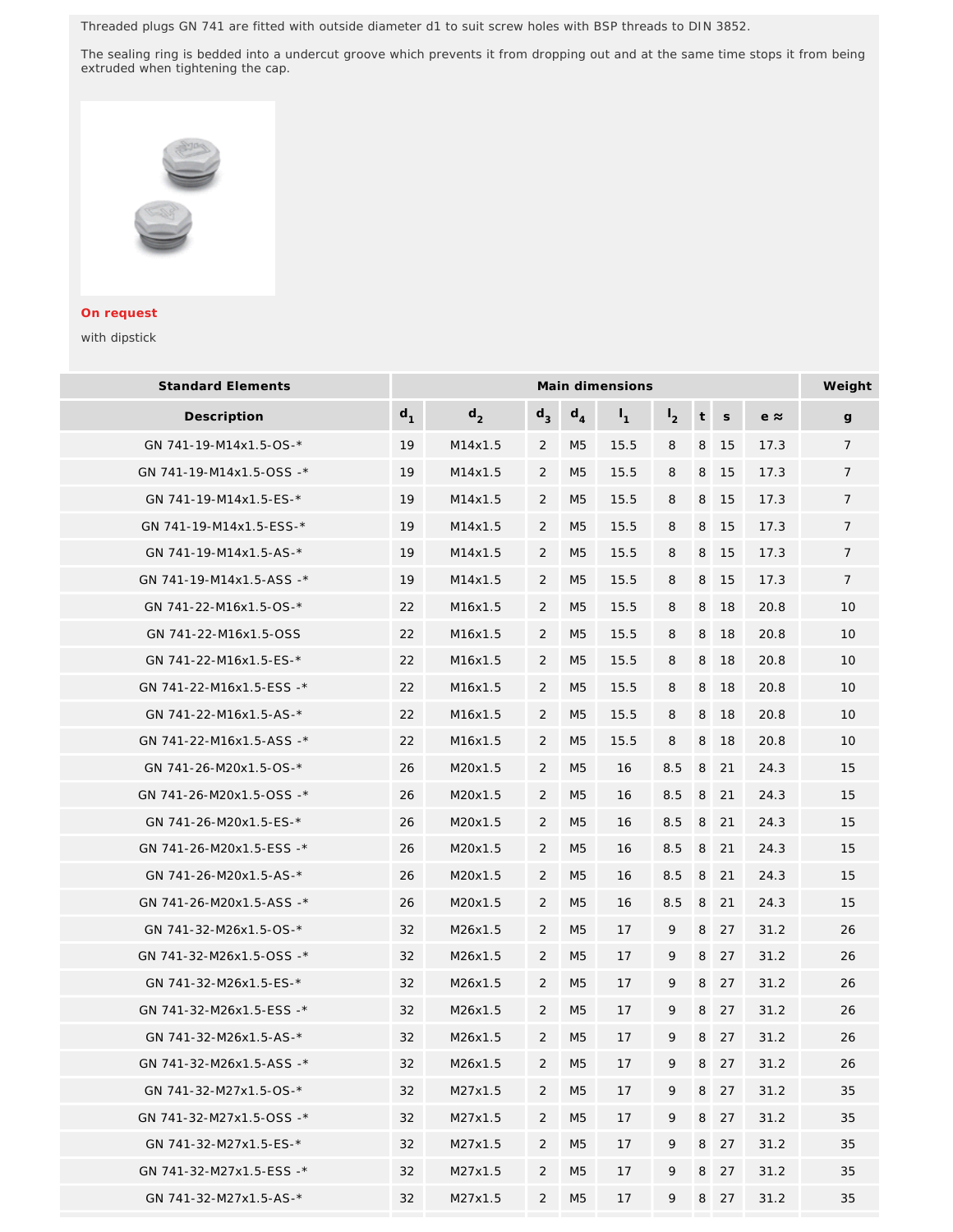| GN 741-32-M27x1.5-ASS -* | 32 | M27x1.5 | $\overline{2}$ | M5             | 17   | 9   | 8 | 27 | 31.2 | 35             |
|--------------------------|----|---------|----------------|----------------|------|-----|---|----|------|----------------|
| GN 741-40-M33x1.5-OS-*   | 40 | M33x1.5 | 2              | M <sub>5</sub> | 19.5 | 11  | 8 | 32 | 37   | 47             |
| GN 741-40-M33x1.5-OSS -* | 40 | M33x1.5 | $\overline{2}$ | M <sub>5</sub> | 19.5 | 11  | 8 | 32 | 37   | 47             |
| GN 741-40-M33x1.5-ES-*   | 40 | M33x1.5 | $\overline{2}$ | M <sub>5</sub> | 19.5 | 11  | 8 | 32 | 37   | 47             |
| GN 741-40-M33x1.5-ESS -* | 40 | M33x1.5 | $\overline{2}$ | M <sub>5</sub> | 19.5 | 11  | 8 | 32 | 37   | 47             |
| GN 741-40-M33x1.5-AS-*   | 40 | M33x1.5 | $\overline{2}$ | M <sub>5</sub> | 19.5 | 11  | 8 | 32 | 37   | 47             |
| GN 741-40-M33x1.5-ASS -* | 40 | M33x1.5 | $\overline{2}$ | M <sub>5</sub> | 19.5 | 11  | 8 | 32 | 37   | 47             |
| GN 741-50-M40x1.5-OS-*   | 50 | M40x1.5 | $\overline{2}$ | M <sub>5</sub> | 21   | 12  | 8 | 41 | 47.3 | 80             |
| GN 741-50-M40x1.5-OSS-*  | 50 | M40x1.5 | 2              | M5             | 21   | 12  | 8 | 41 | 47.3 | 80             |
| GN 741-50-M40x1.5-ES-*   | 50 | M40x1.5 | $\overline{2}$ | M5             | 21   | 12  | 8 | 41 | 47.3 | 80             |
| GN 741-50-M40x1.5-ESS -* | 50 | M40x1.5 | 2              | M <sub>5</sub> | 21   | 12  | 8 | 41 | 47.3 | 80             |
| GN 741-50-M40x1.5-AS-*   | 50 | M40x1.5 | $\overline{2}$ | M <sub>5</sub> | 21   | 12  | 8 | 41 | 47.3 | 80             |
| GN 741-50-M40x1.5-ASS -* | 50 | M40x1.5 | $\overline{2}$ | M <sub>5</sub> | 21   | 12  | 8 | 41 | 47.3 | 80             |
| GN 741-50-M42x1.5-OS-*   | 50 | M42x1.5 | $\overline{2}$ | M5             | 21   | 12  | 8 | 41 | 47.3 | 80             |
| GN 741-50-M42x1.5-OSS -* | 50 | M42x1.5 | $\overline{2}$ | M <sub>5</sub> | 521  | 12  | 8 | 41 | 47.3 | 80             |
| GN 741-50-M42x1.5-ES-*   | 50 | M42x1.5 | $\overline{2}$ | M <sub>5</sub> | 21   | 12  | 8 | 41 | 47.3 | 80             |
| GN 741-50-M42x1.5-ESS-*  | 50 | M42x1.5 | 2              | M5             | 21   | 12  | 8 | 41 | 47.3 | 80             |
| GN 741-50-M42x1.5-AS-*   | 50 | M42x1.5 | $\overline{2}$ | M <sub>5</sub> | 21   | 12  | 8 | 41 | 47.3 | 80             |
| GN 741-50-M42x1.5-ASS -* | 50 | M42x1.5 | $\overline{2}$ | M <sub>5</sub> | 21   | 12  | 8 | 41 | 47.3 | 80             |
| GN 741-50-M42x2-OS-*     | 50 | M42x2   | $\overline{2}$ | M <sub>5</sub> | 21   | 12  | 8 | 41 | 47.3 | 80             |
| GN 741-50-M42x2-OSS -*   | 50 | M42x2   | $\overline{2}$ | M <sub>5</sub> | 21   | 12  | 8 | 41 | 47.3 | 80             |
| GN 741-50-M42x2-ES-*     | 50 | M42x2   | $\overline{2}$ | M5             | 21   | 12  | 8 | 41 | 47.3 | 80             |
| GN 741-50-M42x2-ESS-*    | 50 | M42x2   | $\overline{2}$ | M <sub>5</sub> | 21   | 12  | 8 | 41 | 47.3 | 80             |
| GN 741-50-M42x2-AS-*     | 50 | M42x2   | 2              | M5             | 21   | 12  | 8 | 41 | 47.3 | 80             |
| GN 741-50-M42x2-ASS -*   | 50 | M42x2   | 2              | M <sub>5</sub> | 21   | 12  | 8 | 41 | 47.3 | 80             |
| GN 741-19-G1/4-OS-*      | 19 | G1/4    | $\overline{2}$ | M5             | 15.5 | 8   | 8 | 15 | 17.3 | $\overline{7}$ |
| GN 741-19-G1/4-OSS -*    | 19 | G1/4    | $\overline{2}$ | M <sub>5</sub> | 15.5 | 8   | 8 | 15 | 17.3 | 7              |
| GN 741-19-G1/4-ES-*      | 19 | G1/4    | $\overline{2}$ | M <sub>5</sub> | 15.5 | 8   | 8 | 15 | 17.3 | $\overline{7}$ |
| GN 741-19-G1/4-ESS -*    | 19 | G1/4    | $\overline{2}$ | M <sub>5</sub> | 15.5 | 8   | 8 | 15 | 17.3 | $\overline{7}$ |
| GN 741-19-G1/4-AS-*      | 19 | G1/4    | $\overline{2}$ | M <sub>5</sub> | 15.5 | 8   | 8 | 15 | 17.3 | $\overline{7}$ |
| GN 741-19-G1/4-ASS -*    | 19 | G1/4    | $\overline{2}$ | M <sub>5</sub> | 15.5 | 8   | 8 | 15 | 17.3 | $\overline{7}$ |
| GN 741-22-G3/8-OS-*      | 22 | G3/8    | $\overline{2}$ | M5             | 15.5 | 8   | 8 | 18 | 20.8 | 10             |
| GN 741-22-G3/8-OSS -*    | 22 | G3/8    | $\overline{2}$ | M <sub>5</sub> | 15.5 | 8   | 8 | 18 | 20.8 | 10             |
| GN 741-22-G3/8-ES-*      | 22 | G3/8    | 2              | M5             | 15.5 | 8   | 8 | 18 | 20.8 | 10             |
| GN 741-22-G3/8-ESS -*    | 22 | G3/8    | $\overline{2}$ | M <sub>5</sub> | 15.5 | 8   | 8 | 18 | 20.8 | 10             |
| GN 741-22-G3/8-AS-*      | 22 | G3/8    | $\overline{2}$ | M5             | 15.5 | 8   | 8 | 18 | 20.8 | 10             |
| GN 741-22-G3/8-ASS -*    | 22 | G3/8    | $\overline{2}$ | M <sub>5</sub> | 15.5 | 8   | 8 | 18 | 20.8 | 10             |
| GN 741-26-G1/2-OS-*      | 26 | G1/2    | $\overline{2}$ | M <sub>5</sub> | 16   | 8.5 | 8 | 21 | 24.3 | 15             |
| GN 741-26-G1/2-OSS -*    | 26 | G1/2    | $\overline{2}$ | M <sub>5</sub> | 16   | 8.5 | 8 | 21 | 24.3 | 15             |
| GN 741-26-G1/2-ES-*      | 26 | G1/2    | $\overline{2}$ | M <sub>5</sub> | 16   | 8.5 | 8 | 21 | 24.3 | 15             |
| GN 741-26-G1/2-ESS -*    | 26 | G1/2    | 2              | M <sub>5</sub> | 16   | 8.5 | 8 | 21 | 24.3 | 15             |
| GN 741-26-G1/2-AS-*      | 26 | G1/2    | 2              | M <sub>5</sub> | 16   | 8.5 | 8 | 21 | 24.3 | 15             |
| GN 741-26-G1/2-ASS -*    | 26 | G1/2    | $\overline{2}$ | M5             | 16   | 8.5 | 8 | 21 | 24.3 | 15             |
| GN 741-32-G3/4-OS-*      | 32 | G3/4    | $\overline{2}$ | M <sub>5</sub> | 17   | 9   | 8 | 27 | 31.2 | 26             |
| GN 741-32-G3/4-OSS-*     | 32 | G3/4    | $\overline{2}$ | M5             | 17   | 9   | 8 | 27 | 31.2 | 26             |